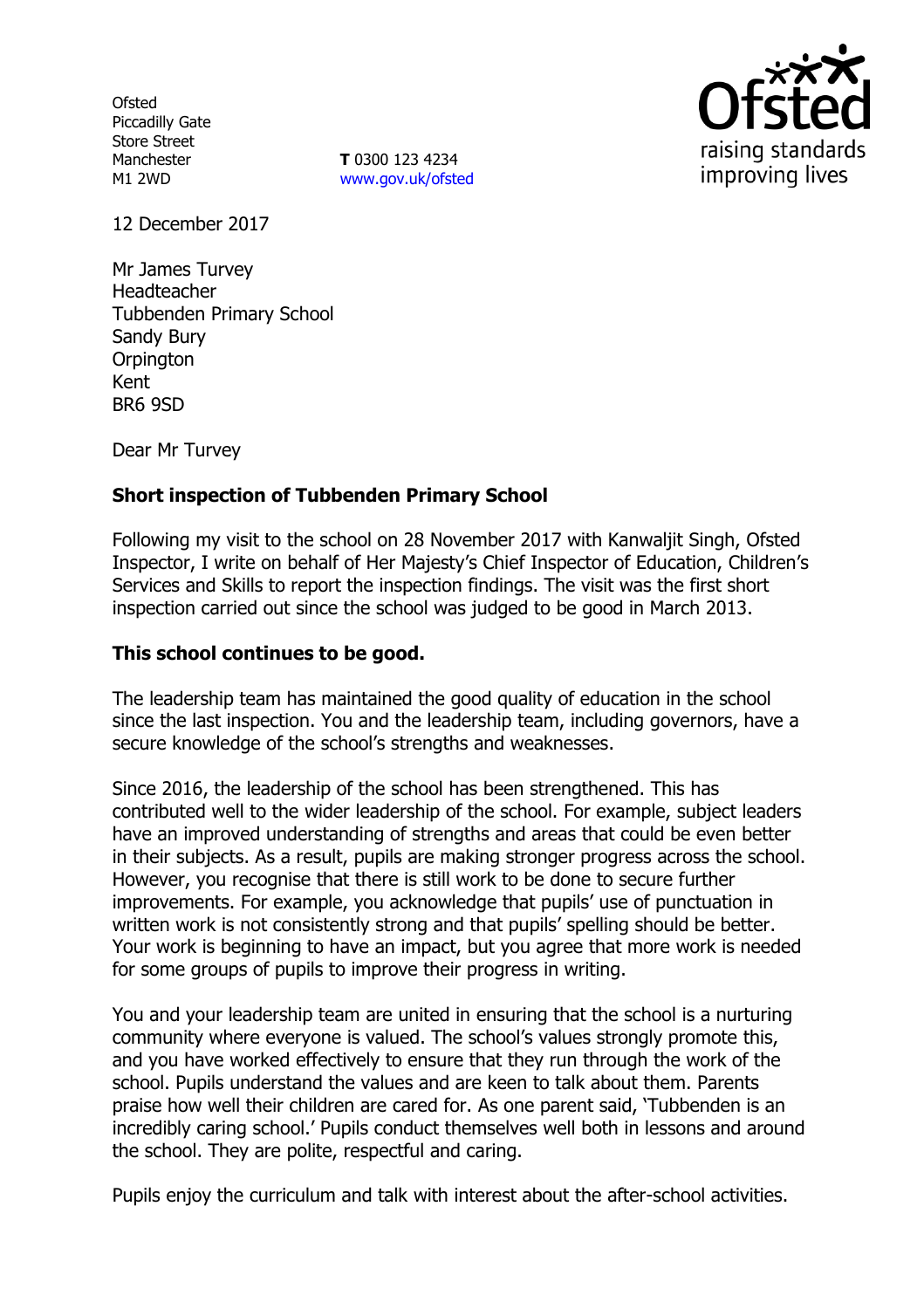

They enjoy a wide range of opportunities, including sports, music and modern foreign languages.

# **Safeguarding is effective.**

School leaders, including the governing body, have ensured that safeguarding arrangements are fit for purpose. All staff have received appropriate safeguarding training and are reminded regularly about their duties in safeguarding pupils. Staff have a good understanding of issues affecting the school community and this helps them safeguard pupils' welfare effectively.

Clear processes are in place so that staff know how to report any concerns they may have about pupils' well-being. Records show that leaders address issues swiftly and work closely with external agencies effectively. The school's single central record of staff recruitment checks is maintained well and is regularly checked by those responsible, including governors. Leaders complete all the required checks to ensure that staff and volunteers are suitable to work in the school.

In lessons and assemblies, pupils learn about potential risks to their safety in a variety of situations. Pupils say that they feel safe in school and know how to make sensible choices to keep themselves safe outside school. Pupils say that although incidents of bullying are rare, they understand the different forms it can take, including cyber bullying. Pupils are confident to speak to any member of staff and that their problems will get sorted out quickly.

# **Inspection findings**

- The first focus of the inspection was to investigate how successfully leaders are supporting teachers in increasing pupils' progress in reading. This was because, in 2017, the proportion of middle-attaining pupils that achieved the expected standard at the end of key stage 1 was lower than the national average. Furthermore, the progress of the middle-attaining pupils at key stage 2 was not as good as in the year before.
- You and your leadership team have introduced a variety of strategies, including additional interventions, to secure improvements in pupils' reading outcomes. In lessons, pupils listen attentively to teachers' explanations of phonics and reading strategies. Additional adults are used effectively to support pupils, such as by questioning pupils and providing clear explanations. This support is used well by pupils when reading unfamiliar words.
- **Pupils told inspectors that they enjoy reading and that they regularly read at** home and in school. Pupils read with confidence and expression and observe punctuation accurately. Pupils use prior learning effectively to predict, talk about characters and to identify the key features of different genres. Older pupils can express opinions and preferences about authors and their styles of writing, which they said influences their choice of books to read.
- Assessment information and other evidence gathered during the inspection show that the progress of current middle-attaining pupils is strong.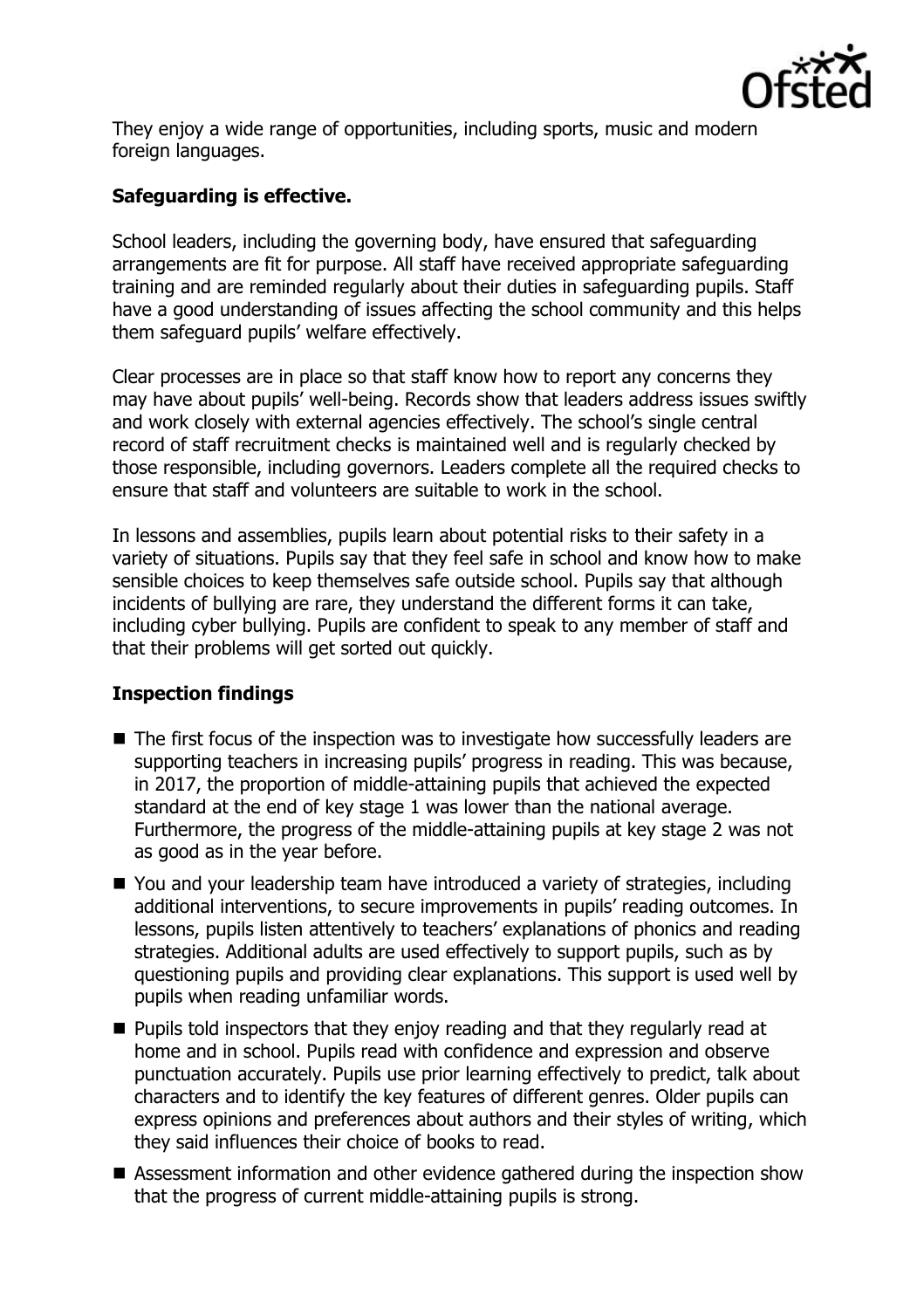

- For the second line of enquiry, inspectors focused on how successfully leaders are supporting teachers in improving the progress of middle-attaining pupils in writing, grammar, punctuation and spelling. This was because in 2017, middleattaining pupils made less progress in writing than they did in mathematics, and fewer pupils in this group achieved the national standard than in 2016.
- Assessment information shows that last year, middle-attaining pupils in some year groups did not make as much progress as pupils did in other year groups. Leaders were quick to identify this and have put strategies in place to secure improvements for those pupils.
- You are using the curriculum well to offer interesting opportunities for pupils to write at length and in other subjects. For example, some pupils evaluated Anderson shelters they had constructed using a range of vocabulary to accurately describe their work.
- In lessons, teachers use good subject knowledge to sharply focus questioning to improve specific writing skills. Work in pupils' books shows that this is resulting in some stronger progress being made by middle-attaining pupils. For example, the fluency of their writing is being improved by teachers successfully challenging pupils to use a wider range of vocabulary. However, pupils' spelling and use of punctuation are not consistently good and this limits the progress of some pupils. This has already been identified by leaders and you are seeing some improvements. However, you agree that more work is needed.
- Lastly, we focused on the impact of leaders' actions to improve pupils' attendance and reduce persistent absence. We looked at the attendance of boys, pupils eligible for free school meals and pupils who have special educational needs (SEN) and/or disabilities. This was because in 2016, the rates of absence for these groups of pupils were higher than average.
- You and your staff have worked effectively this year to raise the profile of good attendance. You use a range of strategies to improve attendance, including rewards, such as certificates, film nights or prizes from a treasure box. Staff monitor attendance carefully, identifying pupils who are absent too often. You work closely with families to understand the reasons for pupils' absences and liaise with external agencies to support the work of the school. As a result, the attendance of these groups of pupils has improved. However, you agreed that more work is needed to further reduce rates of persistent absence for pupils eligible for free school meals.

### **Next steps for the school**

Leaders and those responsible for governance should ensure that:

- $\blacksquare$  pupils' use of punctuation and spelling continues to improve so that pupils, particularly the middle-ability pupils, make better progress in writing
- $\blacksquare$  the attendance of pupils eligible for free school meals continues to improve and that persistent absence reduces further.

I am copying this letter to the chair of the governing body, the chair of the board of trustees, the regional schools commissioner and the director of children's services